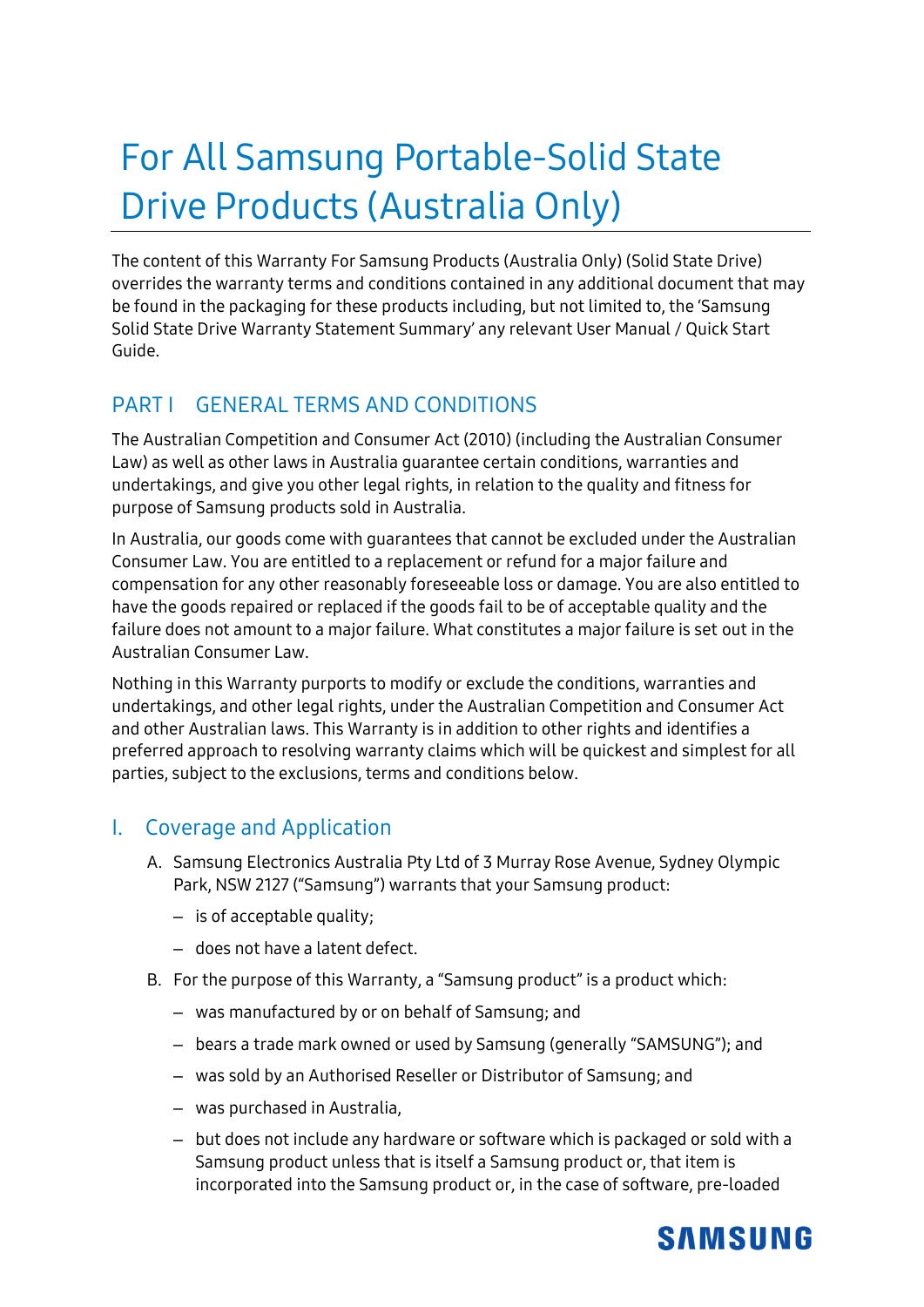onto the Samsung product at the time of sale.

#### II. Warranty Period

A. The period during which this Warranty is in effect will depend upon the Samsung product to which it relates. In all cases the commencement date for the period is the actual day of purchase, as reflected on the Authorised-Reseller's or Distributor's invoice / receipt provided to you. The period during which each Samsung product which is the subject of this Warranty is covered by this Warranty is identified in Part II of this Warranty, however you may have statutory rights outside of this period.

#### III. Warranty Claim

- A. If you consider that the Samsung product which you have purchased is not of acceptable quality, has a latent defect, or is otherwise not compliant with the conditions, warranties, undertakings, and legal rights given to you under Australian Law (for example, it appears faulty, or does not work at all or properly), you can make a claim under this Warranty.
- B. Except where an International Product Warranty has been provided with your Samsung product, warranty service will only be provided in the specific country where the Samsung product was originally purchased. For example, if you have purchased the Samsung product within Australia, warranty service will be limited to Australia only.
- C. If you purchased this product in Australia and wish to make a claim under this Warranty, you should:

contact 1300 362 603: visit the nearest Samsung Customer Service Plaza; or visit [www.samsung.com/au/](http://www.samsung.com/au/)

### PRODUCT ONLINE REGISTRATION

You can register your product online at www.samsung.com/au. While registration is not necessary to make a claim under this Warranty, it may assist Samsung to process any claim which you may make more quickly.

- A. When you make any claim under this Warranty it is essential that you provide a copy of your proof of purchase of the Samsung product, whether in person, by email or by fax. A claim under this Warranty is not formally made unless and until that proof of purchase is provided. This does not detract from your statutory rights.
- B. You will not be able to gain the benefit of this Warranty without making a claim. A claim must be made within the Warranty Period. This Warranty does not cover any defects not notified to Samsung within the Warranty Period, although you may have statutory rights outside of the Warranty Period.
- C. If, following receipt of a claim under this Warranty, Samsung or its agent determine that your claim in respect of a Samsung product is valid (having regard to the terms of Part II of this Warranty), and:

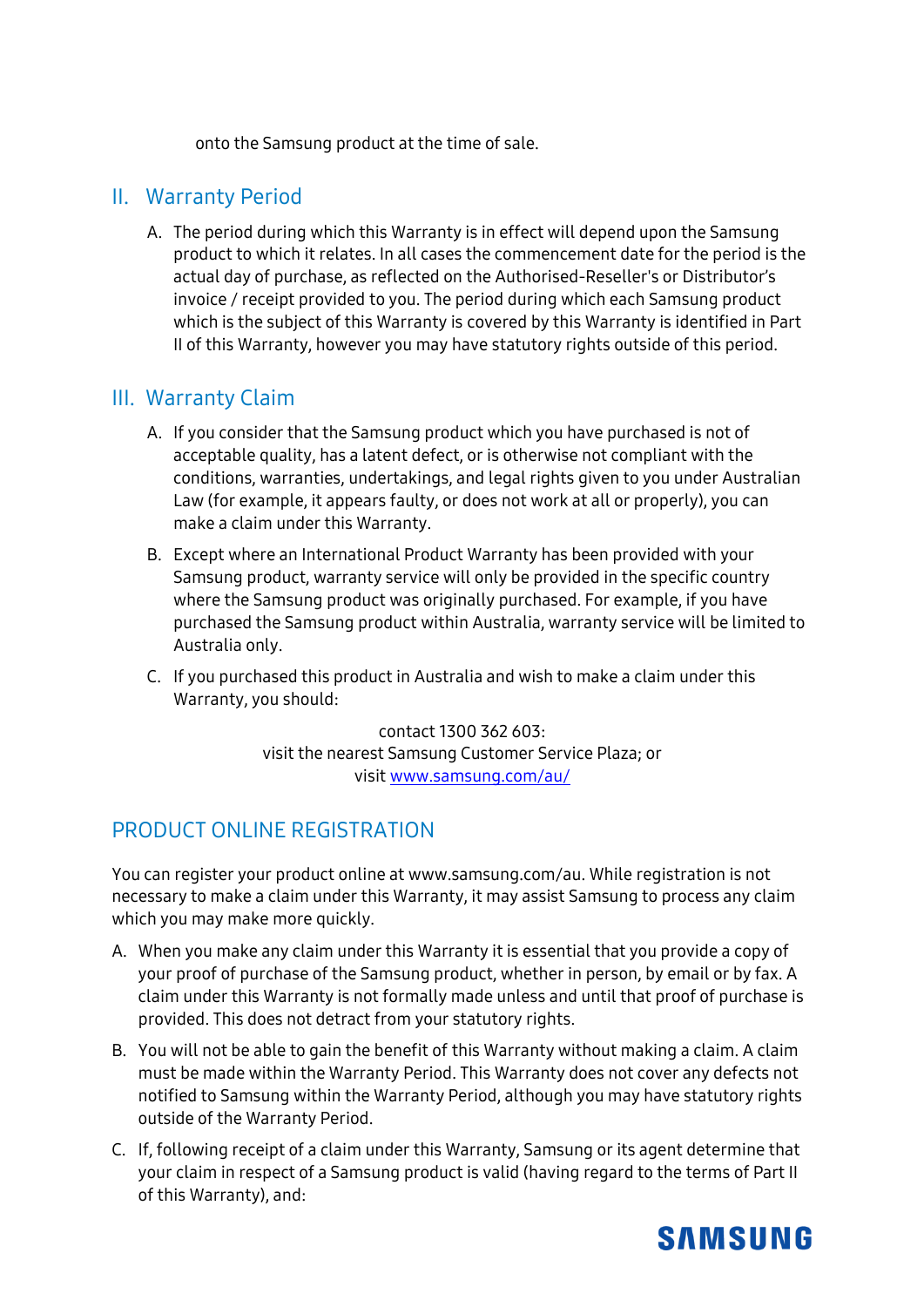- (a) if the failure to comply with the warranty is not a major failure or a failure of substantial character, Samsung or its agent will either replace the Samsung product with the same or similar product or refund you the cost of a replacement, in each case depending upon what is reasonable in the circumstances and with regard to Samsung's statutory obligations and at no cost to you. Goods may be replaced by refurbished goods of the same type with equal or greater capacity and functionality; or
- (b) if the failure to comply with the warranty is a major failure or a failure of substantial character, you may reject the goods or require Samsung to pay you compensation for any reduction in the value of the goods below the price paid or payable by you for the goods. The standard Samsung warranty periods are set out by product type in the table in Part II of this Warranty, although each claim is assessed on its own merits and you may have statutory rights outside of the Warranty Period. If Samsung provides you with either a replacement or refund, you immediately transfer ownership in the original Samsung product or part to Samsung. Any such resolution by Samsung of a claim under this Warranty by you does not otherwise detract from any other statutory rights which you might have in the circumstances, including your right to monetary compensation for a valid claim.
- D. If, following receipt of a claim under this Warranty, Samsung or its agent determine that your claim in respect of a Samsung product is invalid, Samsung may charge you for any labour, parts or transport costs incurred by Samsung or its agent in assessing your claim.

#### IV. Warranty Transferability

- A. This warranty is provided only to you and is not transferable, however, subsequent owners may have statutory rights to a remedy if the Product is faulty. Please keep your proof of purchase documentations, such as the original sales receipt or the relevant credit card statement. Proof of purchase is required to obtain warranty performance.
- B. In cases of authorised product or part replacement of the original purchased Samsung product, the replacement Samsung product will be subject to the remainder of the original Warranty Period. You may have statutory rights in respect of a replacement product or part outside of this period.

#### V. Carry-In Repairs

A. If you wish to make a claim in relation to a Samsung product which you can reasonably transport to the nearest Samsung Customer Service Plaza or to an authorised repair service centre (as directed when you first make the claim under this Warranty), please bring, or send, that Samsung product to the nearest Samsung Customer Service Plaza or authorised service centre for assessment, the cost of which will be borne by Samsung if your claim is determined to be valid pursuant to Part I of this Warranty. Whenever possible, the product should be returned in its original carton and packaging or alternatively in packaging suitable to prevent

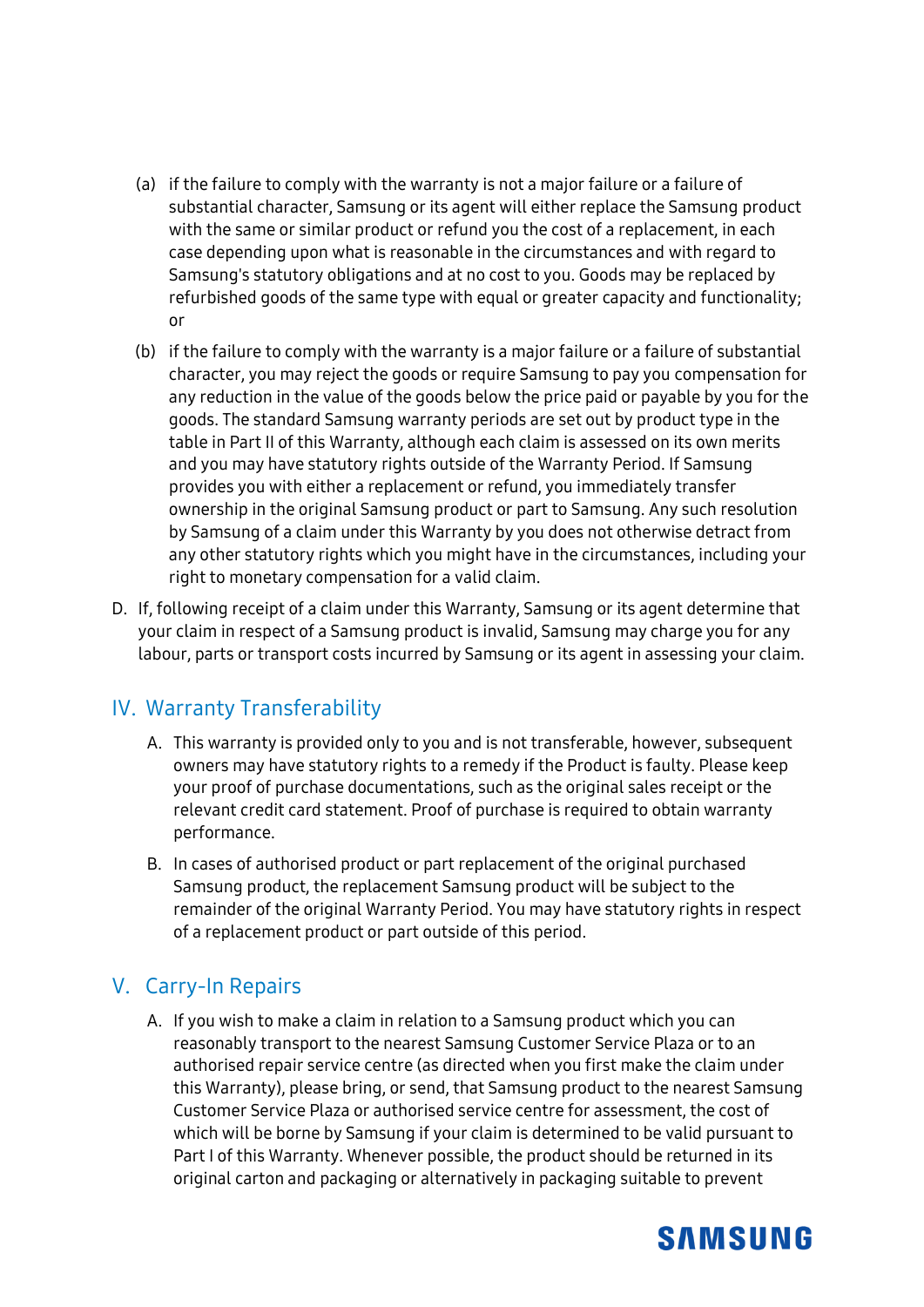damage to the product. Samsung will not accept responsibility for damage to the product during this transport caused by unsuitable or inadequate packing.

B. If you believe that it is not reasonable for you to bring or send the Samsung product to a Samsung Customer Service Plaza or an authorised repair service centre, Samsung will liaise with you to determine the best way in which to inspect the Samsung product the subject of the claim under this Warranty.

#### VI. Warranty Exclusions

- A. This section identifies what is excluded under this Warranty.
- B. For the avoidance of any doubt, any and all warranties or conditions which are not guaranteed under the Australian Competition and Consumer Act or the Australian Competition and Consumer Regulations 2010 and which are not expressly included in this Warranty as additional warranties or conditions are excluded.
- C. This Warranty does not extend to:
	- (i) loss caused by normal wear and tear, fire, water (liquid spillage or ingression), theft, vermin or insect infestation;
	- (ii) Products that are not used for their intended function;
	- (iii) any failure or defect that arises out of the presence of a third party product, software or component, whether authorized or not;
	- (iv) any failure or defect resulting from improper installation, misuse, unauthorized repair, modification or accident;
	- (v) any alterations, modifications, or physical damage of the Product, including but not limited to, deep scratches;
	- (vi) any alterations, modifications, or removal of any Samsung labels or barcodes on the Product;
	- (vii) Products with opened PSSD casing;
	- (viii) Products that have been tampered with or are missing tape seal or serial number;
	- (ix) cost and expenses relating to Product overhaul/assembly and data recovery for repairs and replacements; and
	- (x) Products which have been received improperly packaged, altered or physically damaged.
- D. This Warranty does not cover damage caused by:
	- misuse or abusive use of the Samsung product, including physical abuse;
	- incorrect operation or not following the operation instructions (as stated in the Product Operation Manual or manufacturer's instructions provided with the Samsung product);
	- improper installation;

## **SAMSUNG**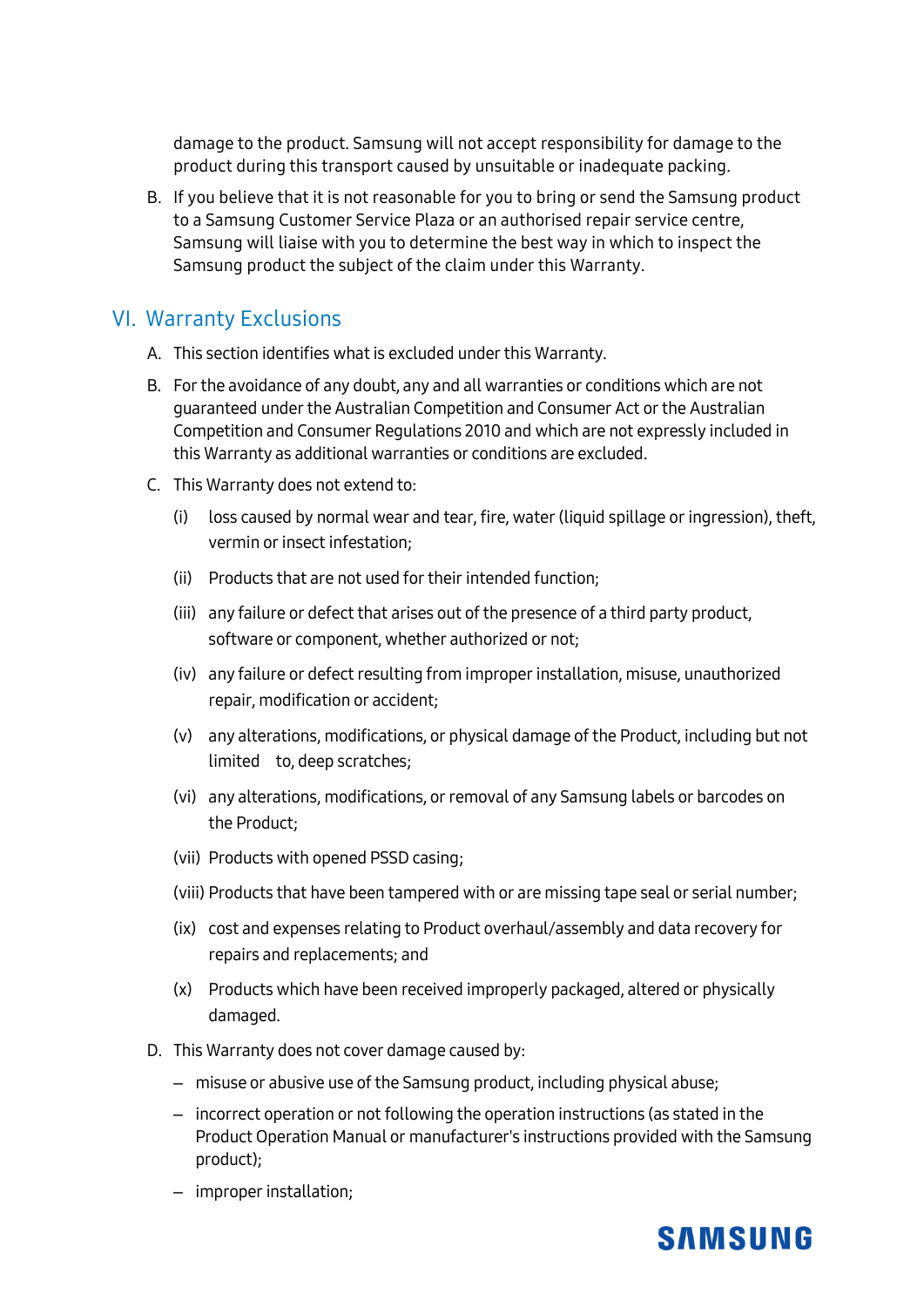- incorrect orimproper maintenance or failure to maintain the Samsung product;
- failure to clean or improper cleaning of the product;
- incorrect voltage or non-authorised electrical connections;
- adverse external conditions such as power surges and dips, thunderstorm activity, acts of God, acts of terrorism, damage caused by vermin, or any other act or circumstance beyond Samsung's control;
- exposure to excessive heat, moisture or dampness;
- exposure to abnormally corrosive conditions;
- use of non authorised/non-standard, defective or incompatible parts;
- password setting/ resetting and computer virus; and
- repair, modification or other work carried out on the Samsung product other than by Authorised Samsung Service Personnel.
- E. This Warranty does not cover Samsung products purchased in an auction.
- F. If the Samsung product you are using has been rented or leased by you, and you consider a claim might be made under this Warranty, you should refer the matter to the rental or leasing company immediately and they will handle the matter.
- G. This Warranty does not cover Samsung products which, at the time you consider a claim might be made under this Warranty, do not bear the original manufacturer's factoryapplied serial number in its original form (for instance where it or the sticker bearing it has been removed, wiped out, rubbed off, or altered).
- H. This Warranty does not cover the loss of any data howsoever caused. You shall be responsible for backing up and protecting data against loss, damage or destruction. Please note that the replacement of goods will result in loss of data.
- I. This Warranty does not cover any defects not notified to Samsung within the Warranty Period, however, you may also have statutory rights outside of the Warranty Period.

#### PART II PRODUCT WARRANTY PERIODS AND SPECIAL CONDITIONS

- A. You agree that the Product shall not be used in life support systems or other applications where failure could threaten injury or life. SAMSUNG disclaims any and all liability in connection with, arising out of, or related to, any such use of the Product.
- B. This part of the Warranty identifies Samsung's preferred approach to resolving warranty claims.
- C. This part identifies the periods under which a claim may be made under this Warranty. However, you may also have statutory rights outside of these periods. To the extent permitted by law and except for your non-excludable rights under the Australian Consumer Law Samsung excludes all liability other than under this Warranty.
- D. The Warranty Period for the Samsung Portable-SSD T1 (250 GB/500GB/1TB), Portable-SSD T3 (250 GB/500GB/1TB/2TB), T5 (250 GB/500GB/1TB/2TB) , X5 (500GB/1TB/2TB), T7 Touch(500GB/1TB/2TB), T7 (500GB/1TB/2TB) is 3 years.

## **SAMSUNG**